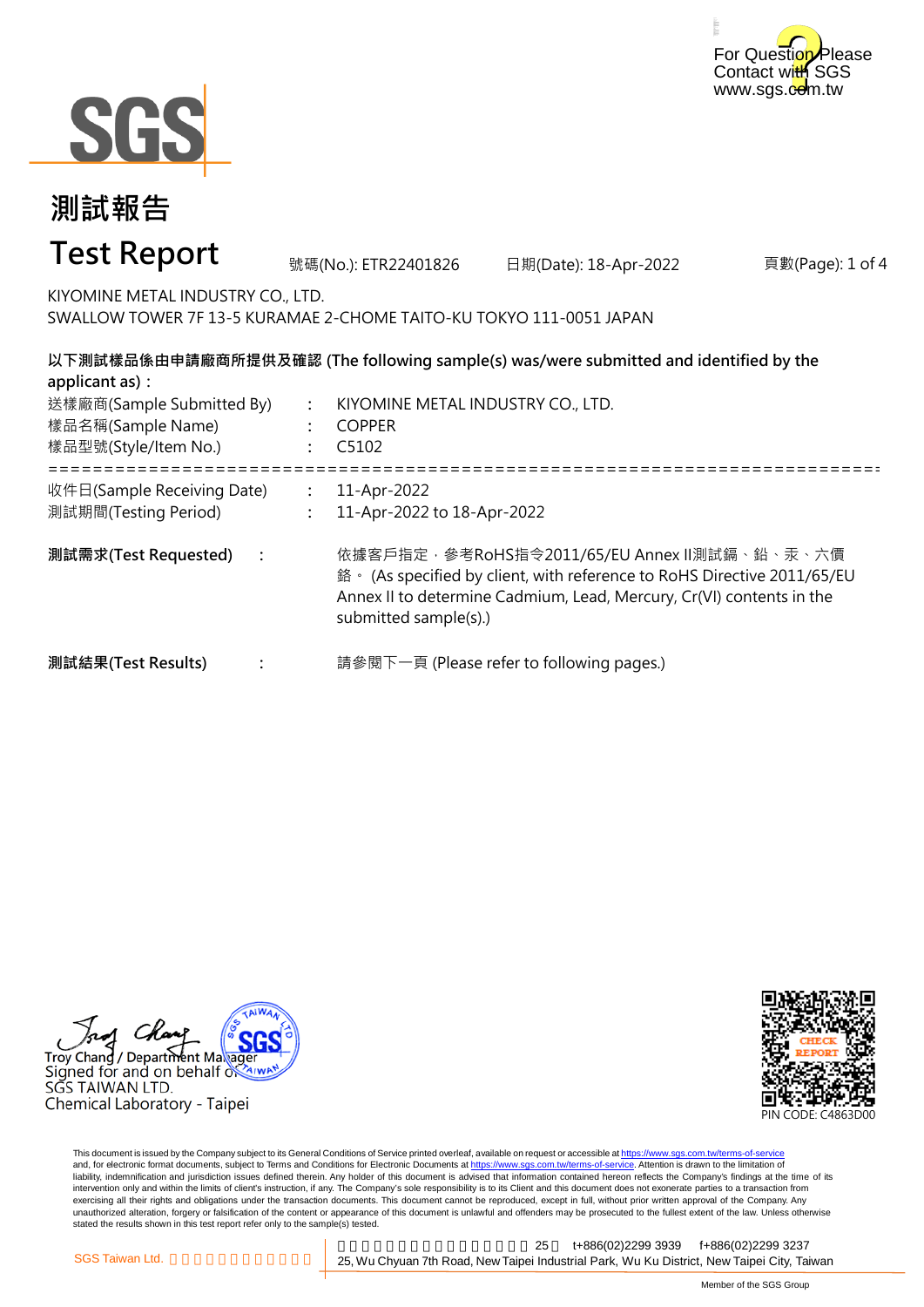

# **測試報告**

### **Test Report**

號碼(No.): ETR22401826 日期(Date): 18-Apr-2022 頁數(Page): 2 of 4

KIYOMINE METAL INDUSTRY CO., LTD. SWALLOW TOWER 7F 13-5 KURAMAE 2-CHOME TAITO-KU TOKYO 111-0051 JAPAN

### **測試部位敘述 (Test Part Description)**

No.1 **:** 銅色金屬 (COPPER COLORED METAL)

#### **測試結果 (Test Results)**

| 測試項目                                  | 測試方法                                                                   | 單位           | <b>MDL</b> | 結果       |
|---------------------------------------|------------------------------------------------------------------------|--------------|------------|----------|
| (Test Items)                          | (Method)                                                               | (Unit)       |            | (Result) |
|                                       |                                                                        |              |            | No.1     |
| 鎘 (Cd) (Cadmium (Cd)) (CAS No.: 7440- | 參考IEC 62321-5: 2013, 以感應耦合電漿發射光                                        | mg/kg        | 2          | n.d.     |
| $43-9$                                | 譜儀分析。(With reference to IEC 62321-5:                                   |              |            |          |
|                                       | 2013, analysis was performed by ICP-OES.)                              |              |            |          |
|                                       | 鉛 (Pb) (Lead (Pb)) (CAS No.: 7439-92-1) 參考IEC 62321-5: 2013,以感應耦合電漿發射光 | mg/kg        | 2          | 11.3     |
|                                       | 譜儀分析。(With reference to IEC 62321-5:                                   |              |            |          |
|                                       | 2013, analysis was performed by ICP-OES.)                              |              |            |          |
| 汞 (Hg) (Mercury (Hg)) (CAS No.: 7439- | 參考IEC 62321-4: 2013+ AMD1: 2017, 以感應耦                                  | mg/kg        | 2          | n.d.     |
| $97-6$                                | 合電漿發射光譜儀分析。(With reference to IEC                                      |              |            |          |
|                                       | 62321-4: 2013+ AMD1: 2017, analysis was                                |              |            |          |
|                                       | performed by ICP-OES.)                                                 |              |            |          |
| 六價鉻 (Hexavalent Chromium) Cr(VI)      | 參考IEC 62321-7-1: 2015, 以紫外光-可見光分光                                      | $\mu q/cm^2$ | 0.1        | n.d.     |
| $(CAS No.: 18540-29-9)$ (#2)          | 光度計分析。(With reference to IEC 62321-7-1:                                |              |            |          |
|                                       | 2015, analysis was performed by UV-VIS.)                               |              |            |          |

#### **備註(Note):**

- 1. mg/kg = ppm;0.1wt% = 0.1% = 1000ppm
- 2. MDL = Method Detection Limit (方法偵測極限值)
- 3. n.d. = Not Detected (未檢出) ; 小於MDL / Less than MDL
- 4. (#2) =

a. 當六價鉻結果大於0.13 μg/cm<sup>2</sup>,表示樣品表層含有六價鉻。(The sample is positive for Cr(VI) if the Cr(VI) concentration is greater than 0.13 µg/cm². The sample coating is considered to contain Cr(VI).) b. 當六價鉻結果為n.d. (濃度小於0.10 μg/cm<sup>2</sup>), 表示表層不含六價鉻。(The sample is negative for Cr(VI) if Cr(VI) is n.d. (concentration less than 0.10 µg/cm²). The coating is considered a non-Cr(VI) based coating) c. 當六價鉻結果介於 0.10 及 0.13 µg/cm² 時,無法確定塗層是否含有六價鉻。(The result between 0.10 µg/cm² and 0.13 µg/cm² is considered to be inconclusive - unavoidable coating variations may influence the determination.)

This document is issued by the Company subject to its General Conditions of Service printed overleaf, available on request or accessible at https://www.sgs.com.tw/terms-of-service and, for electronic format documents, subject to Terms and Conditions for Electronic Documents at https://www.sgs.com.tw/terms-of-service. Attention is drawn to the limitation of liability, indemnification and jurisdiction issues defined therein. Any holder of this document is advised that information contained hereon reflects the Company's findings at the time of its intervention only and within the limits of client's instruction, if any. The Company's sole responsibility is to its Client and this document does not exonerate parties to a transaction from exercising all their rights and obligations under the transaction documents. This document cannot be reproduced, except in full, without prior written approval of the Company. Any unauthorized alteration, forgery or falsification of the content or appearance of this document is unlawful and offenders may be prosecuted to the fullest extent of the law. Unless otherwise stated the results shown in this test report refer only to the sample(s) tested.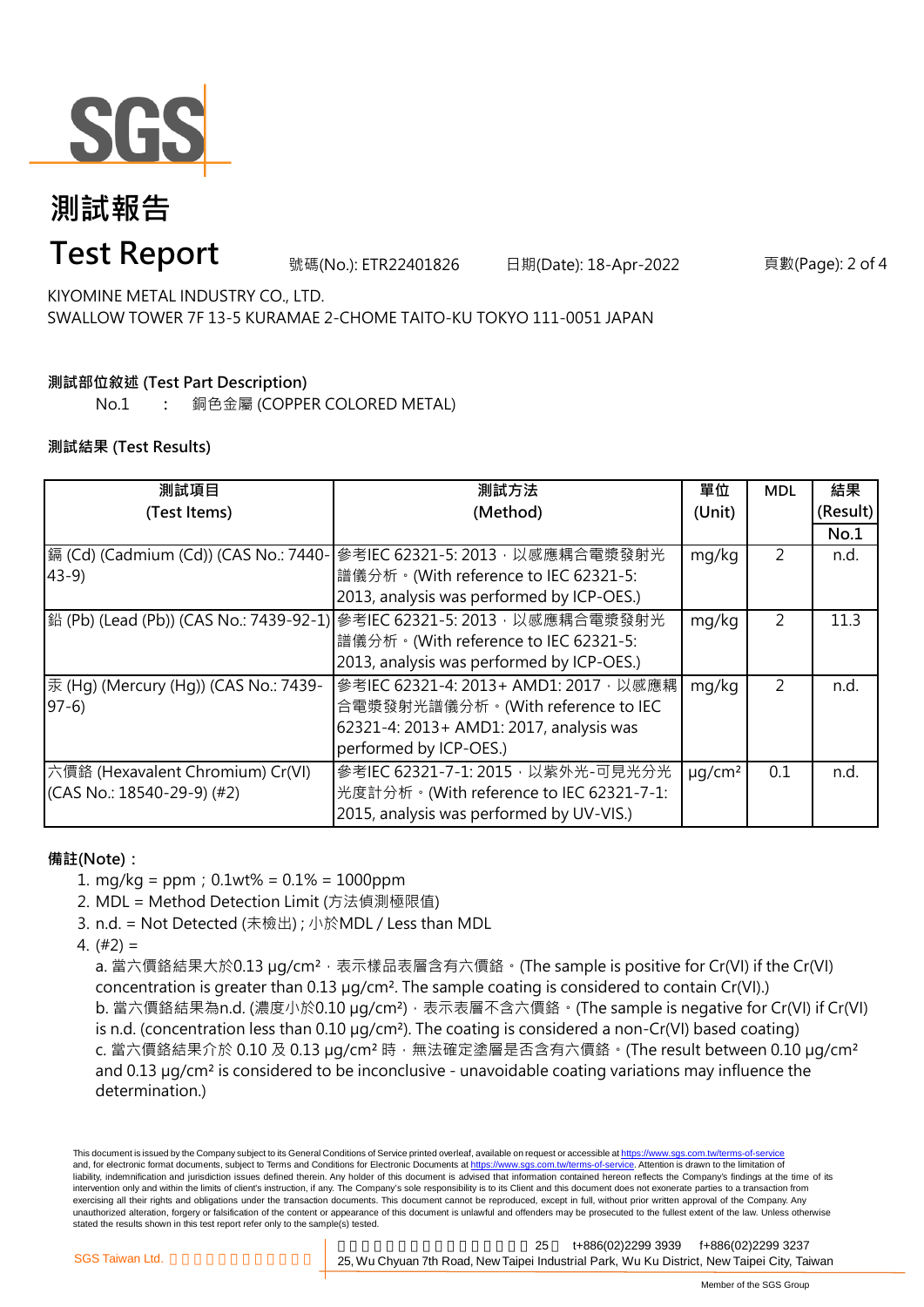

## **測試報告 Test Report**

號碼(No.): ETR22401826 日期(Date): 18-Apr-2022 頁數(Page): 3 of 4

KIYOMINE METAL INDUSTRY CO., LTD. SWALLOW TOWER 7F 13-5 KURAMAE 2-CHOME TAITO-KU TOKYO 111-0051 JAPAN

#### **重金屬流程圖 / Analytical flow chart of Heavy Metal**

根據以下的流程圖之條件,樣品已完全溶解。(六價鉻測試方法除外)

These samples were dissolved totally by pre-conditioning method according to below flow chart. ( $Cr^{6+}$  test method excluded)



This document is issued by the Company subject to its General Conditions of Service printed overleaf, available on request or accessible at https://www.sgs.com.tw/terms-of-service and, for electronic format documents, subject to Terms and Conditions for Electronic Documents at https://www.sgs.com.tw/terms-of-service. Attention is drawn to the limitation of liability, indemnification and jurisdiction issues defined therein. Any holder of this document is advised that information contained hereon reflects the Company's findings at the time of its intervention only and within the limits of client's instruction, if any. The Company's sole responsibility is to its Client and this document does not exonerate parties to a transaction from exercising all their rights and obligations under the transaction documents. This document cannot be reproduced, except in full, without prior written approval of the Company. Any<br>unauthorized alteration, forgery or falsif stated the results shown in this test report refer only to the sample(s) tested.